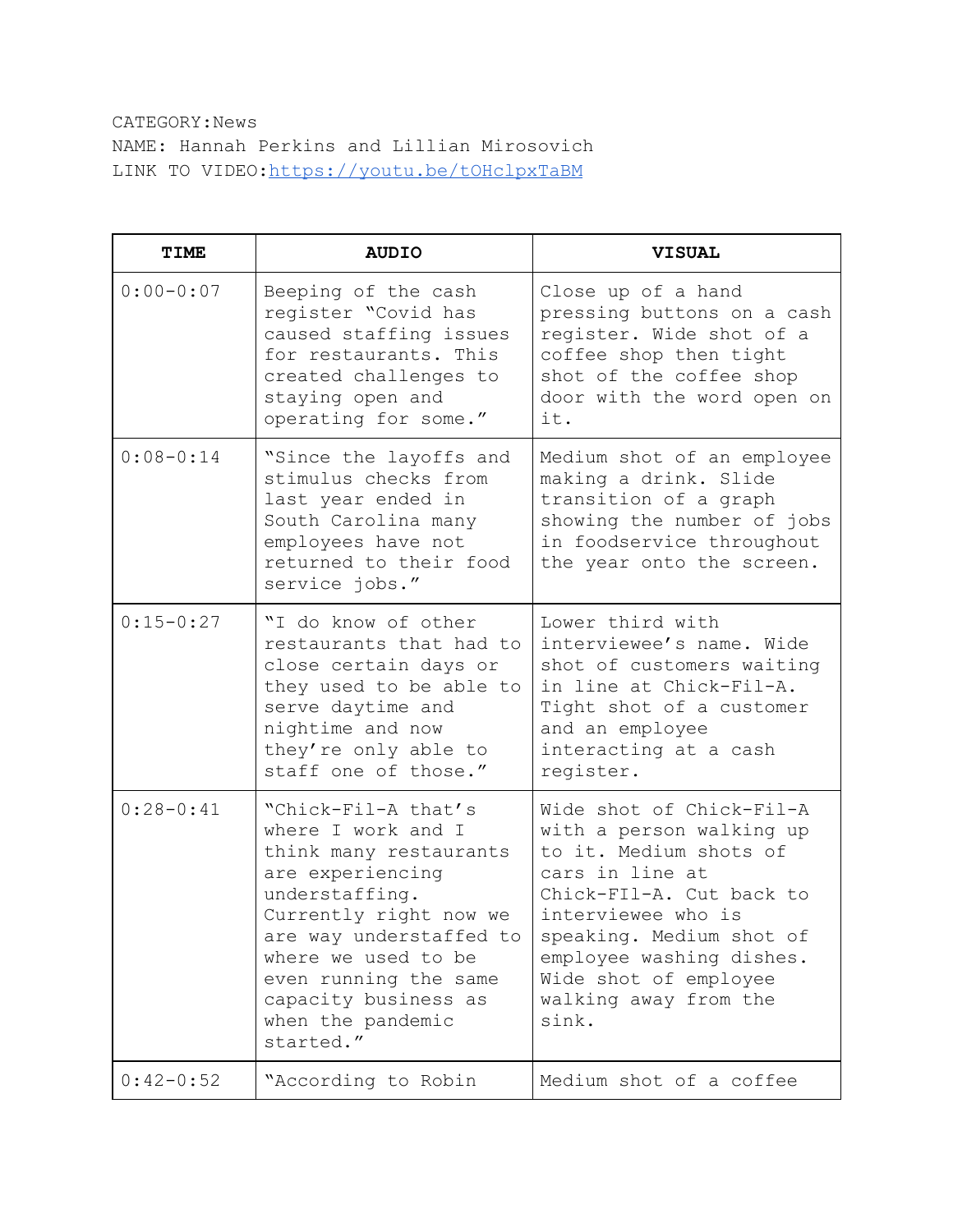|               | DiPietro a director and<br>professor at the<br>university of south<br>carolina the government<br>stimulus checks gave<br>former restaurant<br>workers a chance to<br>find something that<br>better suited their<br>interests."                                                                                                                                                                       | cup with the background<br>blurred. Wide shot of<br>employees behind the<br>counter at Chick-Fil-A.                                                                                                                                                       |
|---------------|------------------------------------------------------------------------------------------------------------------------------------------------------------------------------------------------------------------------------------------------------------------------------------------------------------------------------------------------------------------------------------------------------|-----------------------------------------------------------------------------------------------------------------------------------------------------------------------------------------------------------------------------------------------------------|
| $0:53 - 1:13$ | "Maybe now a lot of the<br>restaurant employees<br>might be working at<br>Target or might be<br>working at Amazon and<br>they decided not to<br>come back to this<br>industry. Which has<br>been a big challenge.<br>Same thing with in the<br>hotels a lot of<br>housekeepers and front<br>desk people just<br>decided I'm not gonna<br>do this I'm gonna do<br>something else that's<br>more fun." | Interview shot of Robin<br>DiPietro with lower third.<br>Medium shot of behind the<br>counter at a restaurant.<br>Medium shot of behind<br>another counter. Medium<br>shot of an employee making<br>a drink. Tight shot of an<br>employee making a drink. |
| $1:14-1:23$   | "The stimulus checks"<br>gave people time to<br>find out what jobs they<br>might like better. But<br>now with the money<br>provided by these<br>checks dried up not as<br>many people have<br>returned to their<br>restaurant jobs."                                                                                                                                                                 | Tight shot of a sign that<br>reads "Face Masks Are<br>Required". Tight shot of<br>dishes drying. Wide shot<br>of employees working. Wide<br>shot of outside<br>Chick-Fil-A.                                                                               |
| $1:24-1:34$   | "We didn't have enough<br>people to continue to<br>run our drive through<br>to continue to run our<br>dining room and really<br>be able to keep up with<br>the pace. So for us                                                                                                                                                                                                                       | Interview shot of<br>Chick-Fil-A manager.<br>Medium shot of employees<br>working. Wide shot of a<br>customer paying at a<br>counter.                                                                                                                      |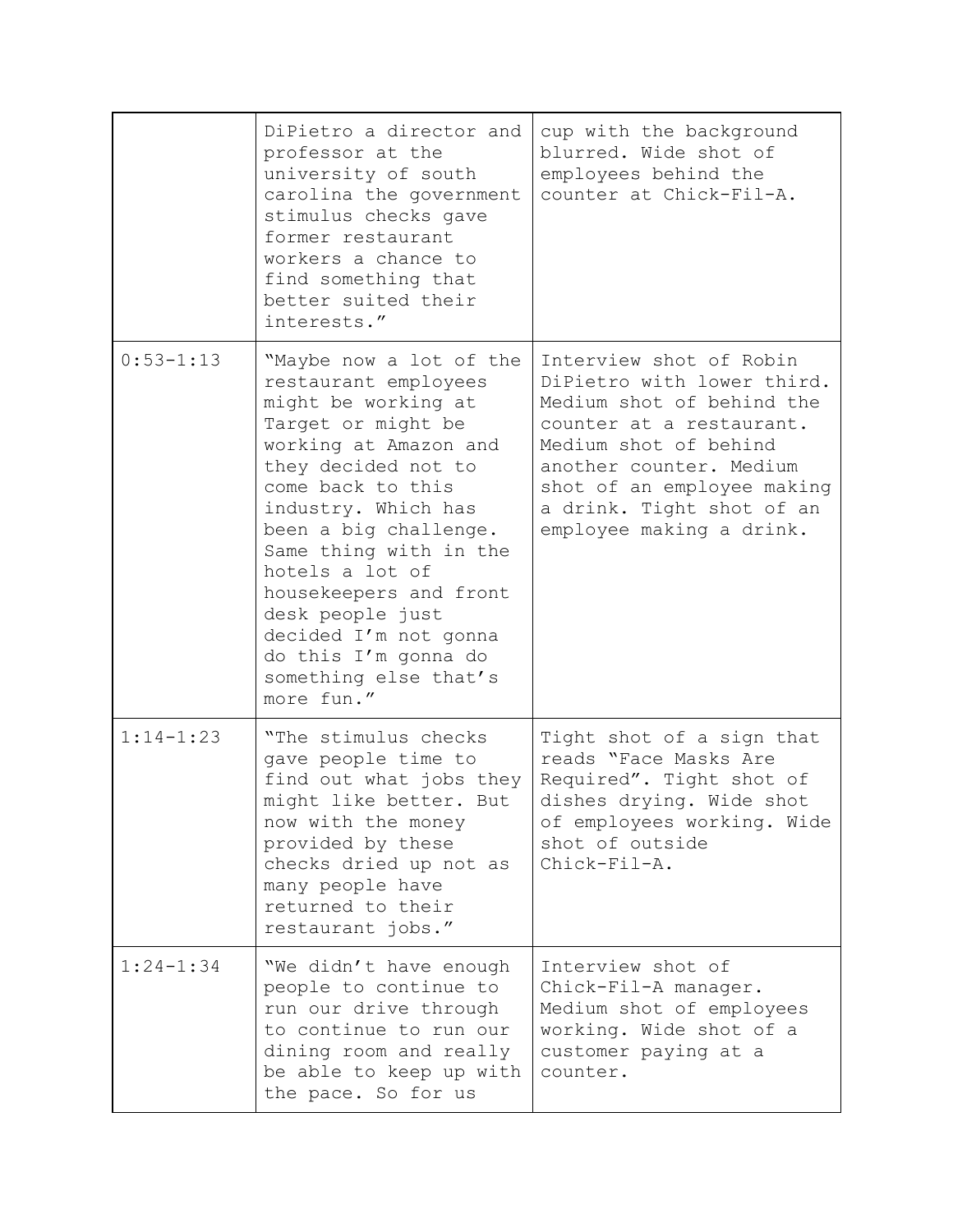|               | that's one of the<br>reasons why our dining<br>room has not reopened."                                                                                                                                                                                                                                                                                             |                                                                                                                                                                                                                                                                            |
|---------------|--------------------------------------------------------------------------------------------------------------------------------------------------------------------------------------------------------------------------------------------------------------------------------------------------------------------------------------------------------------------|----------------------------------------------------------------------------------------------------------------------------------------------------------------------------------------------------------------------------------------------------------------------------|
| $1:35 - 1:48$ | "With the industry<br>opening back up some<br>restaurants aren't able<br>to keep up with the<br>demand. According to<br>Business Insider a<br>record 5.6% of<br>restaurant workers quit<br>in April Further<br>constricting the level<br>of operation businesses<br>are able to obtain."                                                                           | Wide shot of an employee<br>making a drink. Medium<br>shot of a customer<br>waiting. Blurred<br>background with the works<br>Business Insider ans 5.6%<br>QUIT underneath. Tight<br>shot of an employee adding<br>whipped cream to a drink.                                |
| $1:49 - 1:52$ | "And they decided not<br>to come back to this<br>industry. Which has<br>been a big challenge."                                                                                                                                                                                                                                                                     | Interview shot of<br>DiPietro.                                                                                                                                                                                                                                             |
| $1:53 - 2:07$ | "As more and more<br>people are getting<br>vaccinated more of them<br>are able to return to<br>their jobs. But with<br>the other opportunities<br>out there that were<br>shown to them during<br>the pandemic not many<br>of them want to return<br>to a hardworking fast<br>food restaurant job<br>when they could also be<br>working at a calmer<br>retail job." | Customers waiting in line<br>at Chick-Fil-A. Customer<br>working on their computer<br>at a table. WIde shot of a<br>coffee cup. Medium shot of<br>a coffee cup. Tight shot<br>of a coffee cup. Medium<br>shot of dises drying. Wide<br>shot of a coffee making<br>machine. |